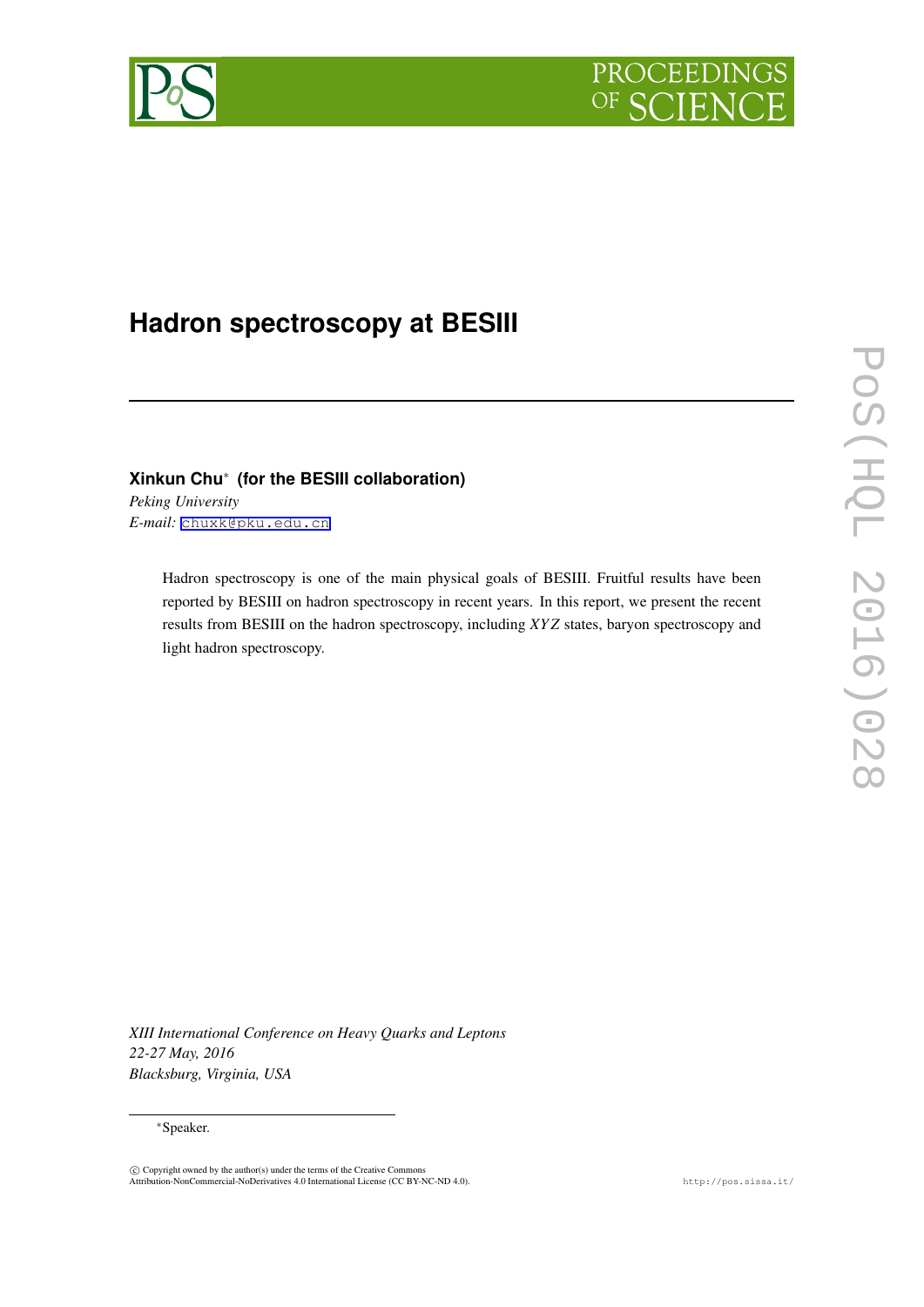# 1. Introduction

The study of hadron spectroscopy plays an important role in understanding the non-perturbative properties of QCD. It is the bridge which connects lattice QCD calculation and phenomenological models like the quark model. Hadron spectroscopy also provides the platform to search for and study physics beyond the standard model, such as multiquarks, glueballs and hybrids, which are expected by QCD.

BEPCII is a double-ring multi-bunch  $e^+e^-$  collider running in the  $\tau$ -charm energy region. The BESIII detector [\[1\]](#page-7-0), has a geometrical acceptance of 93% of  $4\pi$  solid angle. Since 2009, it has accumulated about 1.3 billion *J*/ $\psi$  events, 0.5 billion  $\psi(3686)$  events, 2.9  $fb^{-1}$  at the peak of the  $\psi(3770)$  resonance for charm physics, and about 5  $fb^{-1}$  data above 4 GeV for XYZ physics. These data samples offers us great opportunity to study the hadron spectroscopy. In this report, we present the recent results from BESIII on the hadron spectroscopy, including *XY Z* states, baryon spectroscopy and light hadron spectroscopy.

# 2. XYZ states

The quarkonium potential model is very successful in predicting the masses of the charmoniumlike states below the *DD* threshold, like the firmly established states  $J/\psi$ ,  $\eta_c$  and  $\chi_{cJ}$ . Above the *DD*¯ threshold, some of the predicted states by the potential model haven't been found by experiment. Meanwhile, we have found abundant family of charmonium-like states not fit in the model in recent years. These so called *XY Z* states have stimulated considerable theoretical and experimental efforts in explaining their unusual properties.

# 2.1 The X states

*X*(3872) is a 1<sup>++</sup> state close to  $\bar{D}^0 D^{*0}$  threshold. It was first observed in 2003 by Belle in  $B^{\pm} \to K^{\pm} \pi^{+} \pi^{-} J/\psi$  decays [[2](#page-7-0)]. Among several explanations of its nature, the most popular one is a  $\bar{D}^0 D^{*0}$  molecular state or a mixture of  $\chi'_{c1}$  and  $\bar{D}^0 D^{*0}$  state. At BESIII,  $X(3872)$  is observed in  $e^+e^- \to \gamma \pi^+\pi^- J/\psi$  with 6.3  $\sigma$  at four energy points above 4 GeV [\[3\]](#page-7-0), as shown in Fig. [1](#page-2-0) (left). The measured mass of the *X*(3872) is (3871.9  $\pm$  0.7  $\pm$  0.2) MeV/ $c^2$ , in agreement with previous results. The fit to energy-dependent cross section with a *Y*(4260) resonance, a linear continuum, or a E1-transition phase space shows that  $Y(4260)$  resonance describes the data best, as shown in Fig. [1](#page-2-0) (right). The result strongly supports the existence of the radiative transition process  $Y(4260) \rightarrow \gamma X(3872)$ .

The lightest charmonium state above the  $D\bar{D}$  threshold is the  $\psi(3770)$ . There have been no definitive observations of its two *D*-wave spin-triplet partner states yet. Phenomenological models predict that the  $\psi(1^3D_2)$  charmonium state has large decay widths to  $\gamma \chi_{cJ}$  [\[4\]](#page-7-0). And at Belle, *X*(3823) was first observed in  $B \to \gamma K \chi_{c1}$  with 3.8  $\sigma$  [[5\]](#page-7-0). At BESIII, *X*(3823) is searched through the channel  $e^+e^- \to \pi \pi \gamma \chi_c$ , and the simultaneous fit to recoiling mass of  $\pi^+\pi^-$  of  $\gamma \chi_{c1}$  and  $\gamma \chi_{c2}$ events shows the signal with 6.7  $\sigma$ . The measured mass, width, relative branching fraction of  $\mathscr{B}(X(3823) \to \gamma \chi_{c1})/\mathscr{B}(X(3823) \to \gamma \chi_{c2})$  suggest the state to be a good candidate of  $\psi(1^3D_2)$ .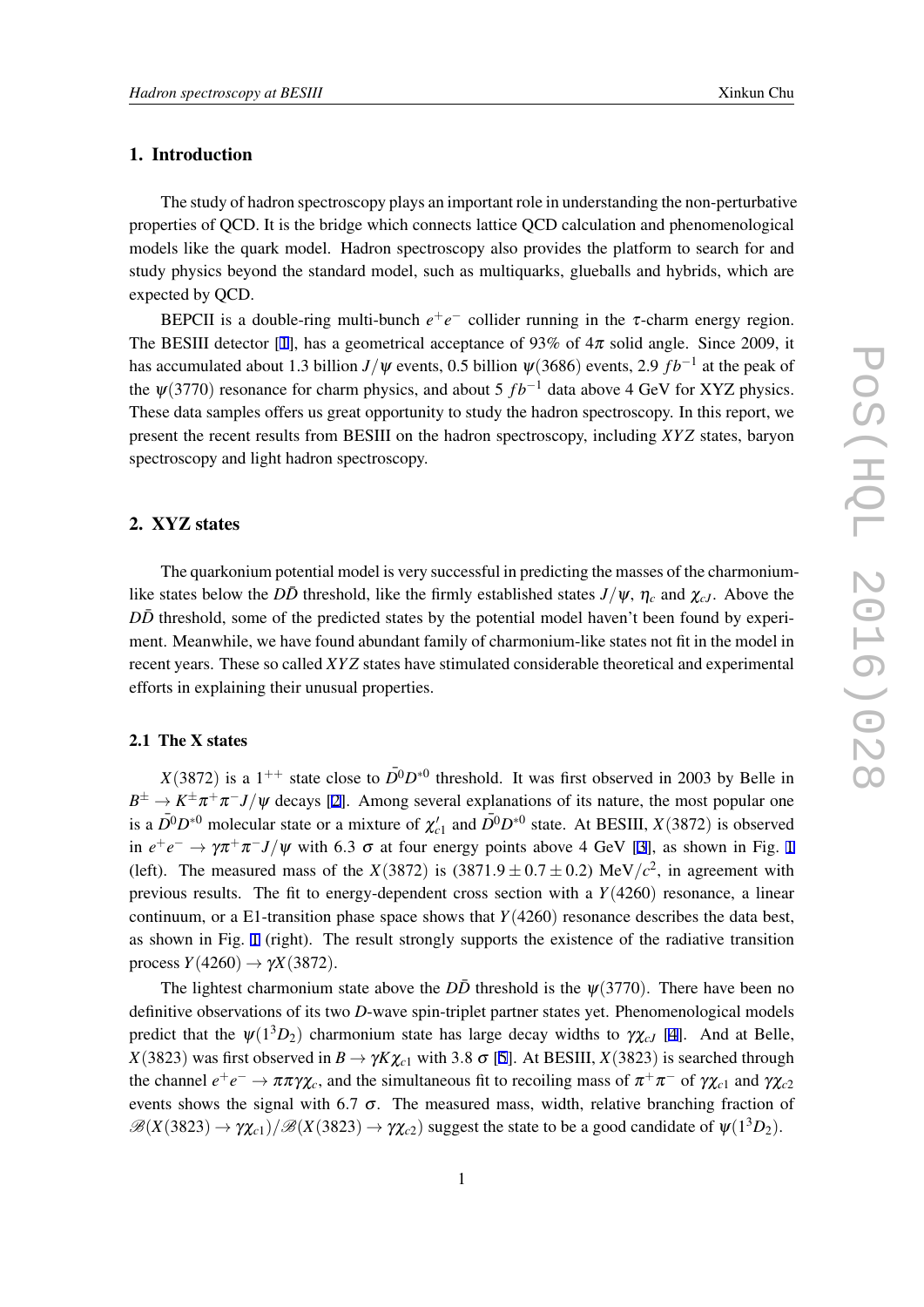<span id="page-2-0"></span>

**Figure 1:** Fit to the  $\pi^{+}\pi^{-}J/\psi$  invariant mass distribution (left); The fit to  $\sigma^{B}[e^{+}e^{-} \to \gamma X(3872)]$  \*  $\mathscr{B}[X(3872) \to \pi^+\pi^- J/\psi]$  with a Y(4260) resonance, a linear continuum, or a E1-transition phase space term.

# 2.2 The Y states

The Y states, with spin-parity of 1<sup>-−</sup>, can be produced directly in  $e^+e^-$  annihilation. At BESIII, exclusive cross section line-shape measurement has been performed to study their decay properties.

Well above the *DD* threshold, the *Y*(4260) state shows strong coupling to the  $\pi \pi J/\psi$  final state, but relatively small coupling to open charm decay modes. These properties indicate that the *Y*(4260) state is not a conventional state of charmonium. It's predicted that there might be a sizeable coupling between the *Y*(4260) and the  $\omega \chi_{c0}$  channel by considering the threshold effect [\[7\]](#page-7-0). BESIII studied the  $e^+e^-\to\omega\chi_{c0}$  process, and measured the Born cross sections as a function of energy [[8](#page-7-0)]. Assuming the signals come from a single resonance, the mass and width of the resonance are extracted. The parameters are inconsistent with those obtained by fitting a single resonance to the  $\pi \pi J/\psi$  cross section [[9](#page-7-0)]. This suggests that the observed  $\omega \chi_{c0}$  signals are unlikely to originate from the  $Y(4260)$ . It's still an open question what's the nature of this structure [\[10](#page-7-0), [11](#page-7-0)].

BESIII also measured cross section line-shape of  $e^+e^- \to \eta J/\psi$  [[12\]](#page-7-0) and  $e^+e^- \to \eta' J/\psi$  [[13\]](#page-7-0). The result of  $e^+e^- \to \eta J/\psi$  agrees with previous result from Belle [\[14\]](#page-7-0). And the line-shape shows a structure around 4.2 GeV. It might indicate the process of  $\psi(4160) \to \eta J/\psi$ . For  $e^+e^- \to \eta' J/\psi$ , we can not tell the line shape due to low statistics. The measured cross section is much lower than that of  $\eta J/\psi$ , which is lower than the NRQCD calculation.

# 2.3 Observation of the *Z<sup>c</sup>* states

The charged *Zc*(3900) was discovered by BESIII [\[15\]](#page-7-0) and Belle [\[16](#page-7-0)] independently on the  $\pi J/\psi$  invariant mass spectrum in the channel  $e^+e^- \to \pi^+\pi^- J/\psi$ . The state was later confirmed by CLEOc [\[17](#page-7-0)]. The *Zc*(3900) discovered at BESIII, as shown in Fig. [2](#page-3-0) (left), has a mass of  $(3899.0 \pm 3.6 \pm 4.9)$  MeV/ $c^2$  and a width of  $(46 \pm 10 \pm 20)$  MeV. The mass is close to  $D\overline{D}^*$  threshold. The structure couples to charmonium and has an electric charge, which is suggestive of a state containing more quarks than just a charm-anticharm quark pair. The neutral partner of *Zc*(3900) was later found at BESIII through  $e^+e^- \to \pi^0 \pi^0 J/\psi$  with 10  $\sigma$  [[18\]](#page-7-0), as shown in Fig. [2](#page-3-0) (right). The mass and width are determined to be  $(3894.8 \pm 2.3 \pm 3.2)$  MeV/ $c^2$  and  $(29.6 \pm 8.2 \pm 8.2)$  MeV, respectively. Therefore, an isospin triplet is established for the *Zc*(3900) state.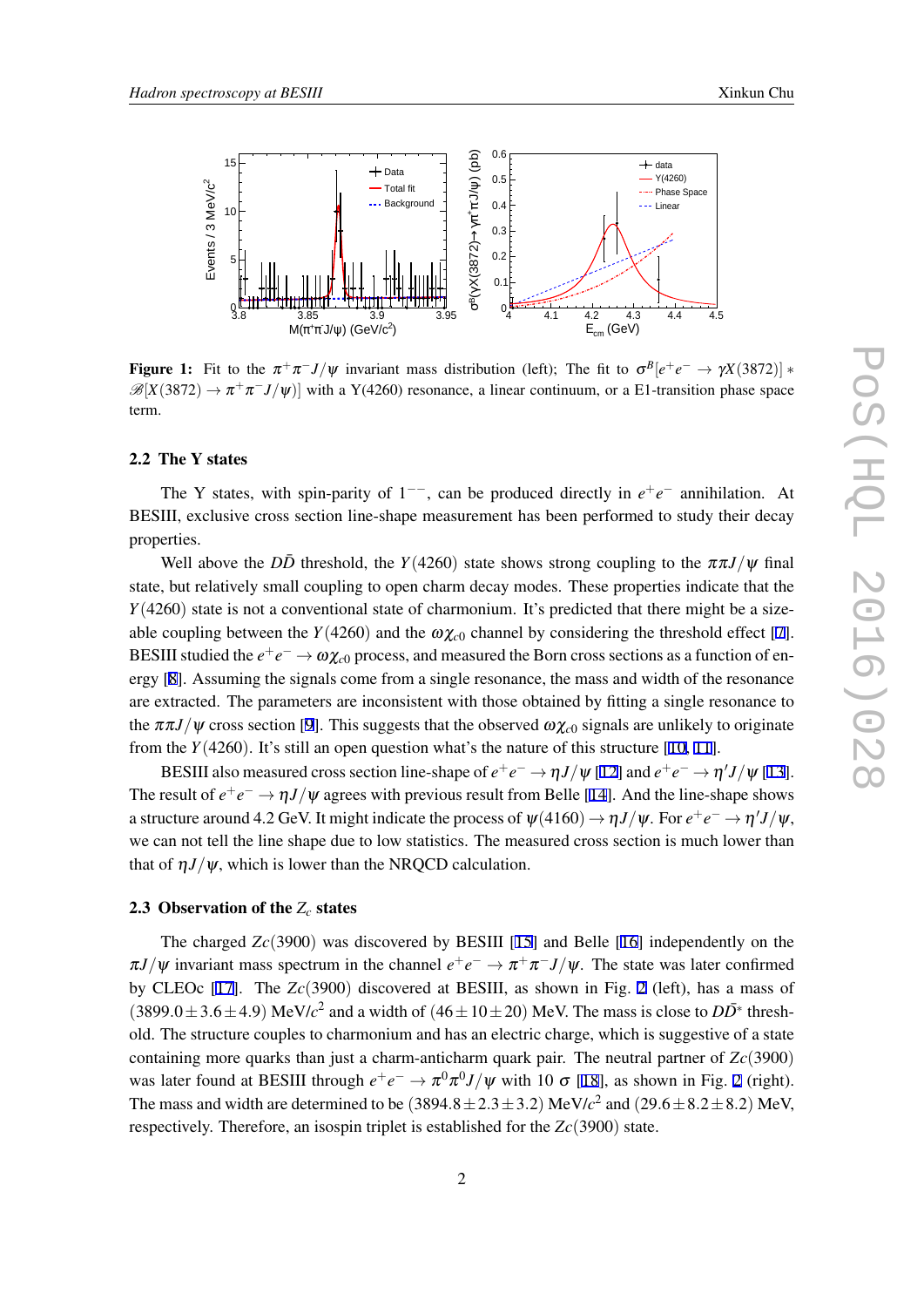<span id="page-3-0"></span>

Figure 2: The  $\pi J/\psi$  invariant mass spectrum for  $Z_c(3900)^{\pm} \to \pi^{\pm} J/\psi$  (left) and  $Z_c(3900)^0 \to \pi^0 J/\psi$ (right).

The  $Zc(3900)$  mass is about 20 MeV above the  $D\overline{D}^*$  mass threshold, which is suggestive of a virtual *DD*<sup>∗</sup> molecule-like structure or possibility of a diquark-diantiquark state. So it would be important to measure the rate for  $Zc(3900)$  decays to  $D\overline{D}^*$  and compare it to that for the  $\pi \pi J/\psi$  final state. In the process of  $e^+e^- \to \pi (D\bar{D^*})$ , BESIII observed an enhancement at threshold [\[19\]](#page-7-0), as shown in Fig. 3. It's denoted as *Zc*(3885), with the mass and width determined to be  $(3883.9 \pm 1.5 \pm 4.2)$  MeV/ $c^2$  and  $(24.8 \pm 3.3 \pm 11.0)$  MeV, respectively. Its neutral partner was also found later at BESIII [\[20](#page-7-0)]. Compared with *Zc*(3900), their masses and widths agree within 2 $\sigma$ . The angular distribution shows the spin-parity of  $Z_c(3885)$  favors 1<sup>+</sup>, so it would be important to determine the spin-parity of  $Zc(3900)$  to determine whether they are the same state. If they were the same state, the ratio of decay rates to open charm over the decay rates to  $\pi J/\psi$  is much smaller than the expectation for traditional charmonium states like  $\psi(4040)$ . It indicates different dynamics in the *Y*(4260)*−Zc*(3900) system.



Figure 3: The  $D^0D^{*-}$  (left) and  $D^+D^{\bar{*}0}$  (right) invariant mass distributions. The dashed curves show the fitted non-resonant background. The enhancement is denoted as Zc(3885).

Similar to  $\pi \pi J/\psi$ , we can replace the  $J/\psi$  with  $h_c$ , and study the  $\pi h_c$  invariant mass spectrum. And a distinct structure, referred as  $Zc(4020)$ , is observed by BESIII in  $e^+e^- \to \pi^+\pi^-h_c$  [[21\]](#page-7-0), as shown in Fig. [4](#page-4-0) (left). Simultaneous fit to the  $\pi^{\pm}h_c$  at three energy points yields a mass of  $(4022.9 \pm 0.8 \pm 2.7)$  MeV/ $c^2$  and a width of  $(7.9 \pm 2.7 \pm 2.6)$  MeV, respectively. Similar to *Zc*(3900), *Zc*(4020) couples to charmonium and has electric charge, so it cannot be a conventional charmonium state. At the same time,  $Zc(3900)$  is not significant in the  $\pi h_c$  spectrum. The sig-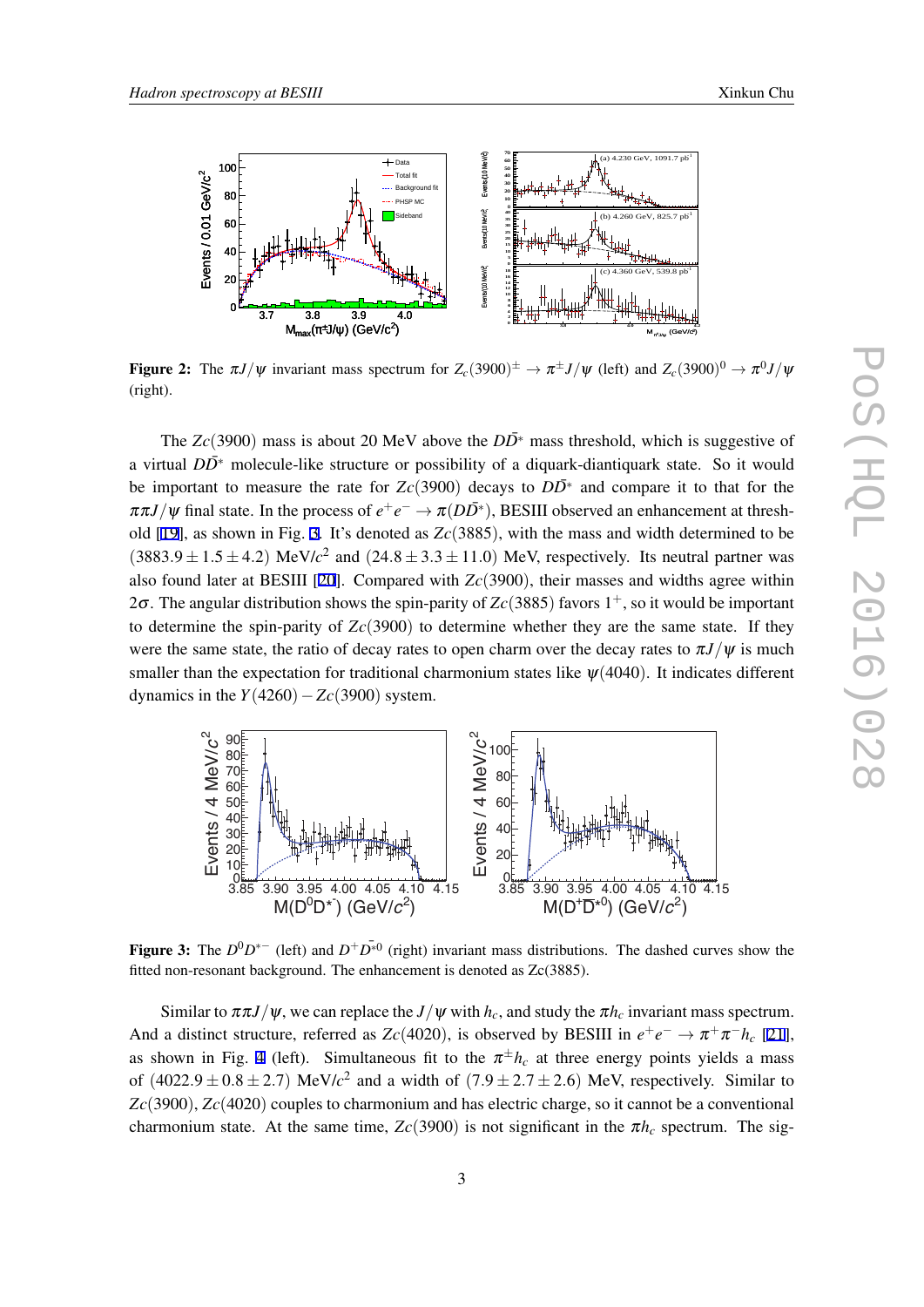<span id="page-4-0"></span>nificance is about 2  $\sigma$ . The neutral *Zc*(4020) is observed in  $e^+e^- \to \pi^+\pi^-h_c$ , as shown in Fig. 4 (right).



Figure 4: The  $\pi^{\pm}h_c$  invariant mass distribution for  $Zc(4020)^{\pm} \to \pi^{\pm}h_c$  (left) and the recoiling mass of  $\pi^0$ for  $Zc(4020)^0 \rightarrow \pi^0 h_c$  (right).

Similar to the previous case of *Zc*(3900)*/Zc*(3885), BESIII has also studied the process of  $e^+e^- \to \pi D^* \bar{D^*}$ , since *Zc*(4020) is near the mass threshold of  $D^* \bar{D^*}$ . In the recoil mass spectrum of  $\pi$ , a structure near  $D^*\bar{D^*}$  threshold, denoted as  $Zc(4025)$ , is observed [[23](#page-8-0), [24](#page-8-0)], as shown in Fig. 5. The fit yields a mass of  $(4026.3 \pm 2.6 \pm 3.7)$  MeV/ $c^2$  and a width of  $(24.8 \pm 5.6 \pm 7.7)$  MeV. Its resonance parameters agree with  $Zc(4020)$  within 1.5 σ. Amplitude analysis with larger statistics is needed to determine the spin and parity of these states to clarify their nature and relationship.



Figure 5: The recoiling mass of  $\pi$  in process of  $e^+e^- \to \pi(D*\bar{D}^*)$  (a)  $Zc(4025)^{\pm} \to (D^*\bar{D}^*)^{\pm}$ , (b)  $Zc(4025)^0 \to (D^*\bar{D}^*)^0.$ 

# 2.4 Summary of XYZ states

To summarize, BESIII has observed or confirmed a series of charmonium-like states beyond the conventional quark model, using about 5  $fb^{-1}$  data sample above 4 GeV. Great efforts have been paid both in theory and experiment to explain their nature. We have learned that *Z<sup>c</sup>* states contain at least four quarks, and are likely to be tetra-quark or molecular state. We have also learnt that *XY Z* states can be inter-translated. For example, we have observed the decay of *Y*(4260) to  $X(3872)$ , and  $Y(4260)$  to  $Zc(3900)$ . However, relationship between X and  $Z_c$  states remains unclear. With larger statistics of data to be collected, BESIII is promising to resolve these *XY Z* puzzles.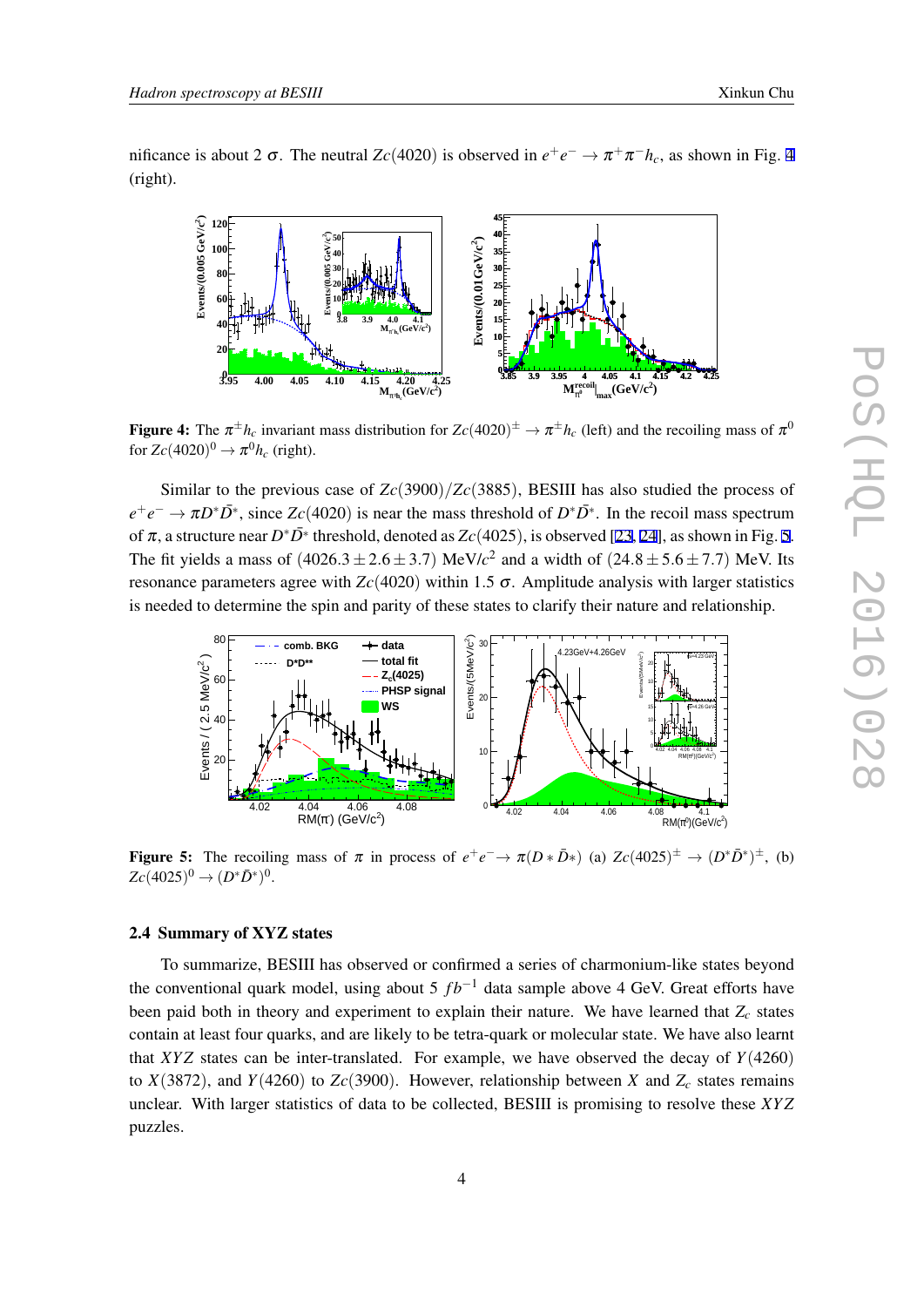#### 3. Baryon spectroscopy

In the standard model, the baryon is made up of three quarks. The model is very successful in describing the ground state baryons. However, the picture predicts more excited states. One example is the missing *N ∗* states. These predicted *N ∗* states around 2 GeV were not observed by experiment. If these states don't exist, it may suggest that the three-quark picture may be replaced by the di-quark configuration, which has fewer effective degrees of freedom.

At BESIII, we can access the  $N^*$ ,  $\Lambda^*$ ,  $\Sigma^*$ , and  $\Sigma^*$  states. It's a favorable environment to search for hybrid baryons (*qqqg*) and missing baryons like *N ∗* , which has strong coupling to *g* <sup>3</sup>*N*. The results would be complementary to the <sup>π</sup>*N* scattering experiments.

To search for the missing *N ∗* states, BESIII has performed partial wave analysis (PWA) in  $\Psi' \rightarrow p\bar{p}\pi^0$  [[25\]](#page-8-0). The PWA shows 7*N*<sup>\*</sup> intermediate states. *N*(2300) and *N*(2570) are observed for the first time, with no evidence for  $N(1885)$  or  $N(2065)$ . BESIII has also studied the  $\Xi^*$  states. In the PDG, we have 11 Ξ<sup>\*</sup> states observed so far, while only Ξ(1530) properties are reasonably well known. In  $\psi' \to K\Lambda \bar{\Xi}$ , BESIII confirmed the existence of  $\Xi(1690)$  and  $\Xi(1820)$  [\[26](#page-8-0)].

Λ*<sup>c</sup>* is the lightest charmed baryon with the quark component *cud*. According to the Heavy Quark Effective Theory, the *u−d* quarks can be treated as a diquark that has zero spin and isospin. Using a double-tag method, BESIII gives the first measurement of the absolute hadronic branching fractions of the  $\Lambda_c$  baryon [[27\]](#page-8-0), in the 30 years since the  $\Lambda_c$  discovery. 12 Cabibbo-favored  $\Lambda_c$ decay rates are measured based on a sample of 567 *pb−*<sup>1</sup> of *e* +*e <sup>−</sup>* collisions at the Λ*c*Λ*<sup>c</sup>* production threshold, as shown in Fig. 6. The measurement provides important input to  $\Lambda_b$  physics as  $\Lambda_b$  decay dominantly to Λ*c*. The results can also be used to constrain the fragmentation functions of charm and bottom quarks by counting inclusive heavy flavor baryons [[28\]](#page-8-0).



Figure 6: Fits to the double-tag  $M_{BC}$  distributions in data for  $\Lambda_c$  12 Cabibbo-favored modes.

#### 4. Light hadron spectroscopy

#### 4.1 Structures around 1.85 GeV in *J/*ψ radiative decay

For light hadron spectroscopy, one interesting topic at BESIII is the abundant structures around 1850 MeV. BES first observed a strong enhancement at  $p\bar{p}$  mass threshold [[29\]](#page-8-0). To explain its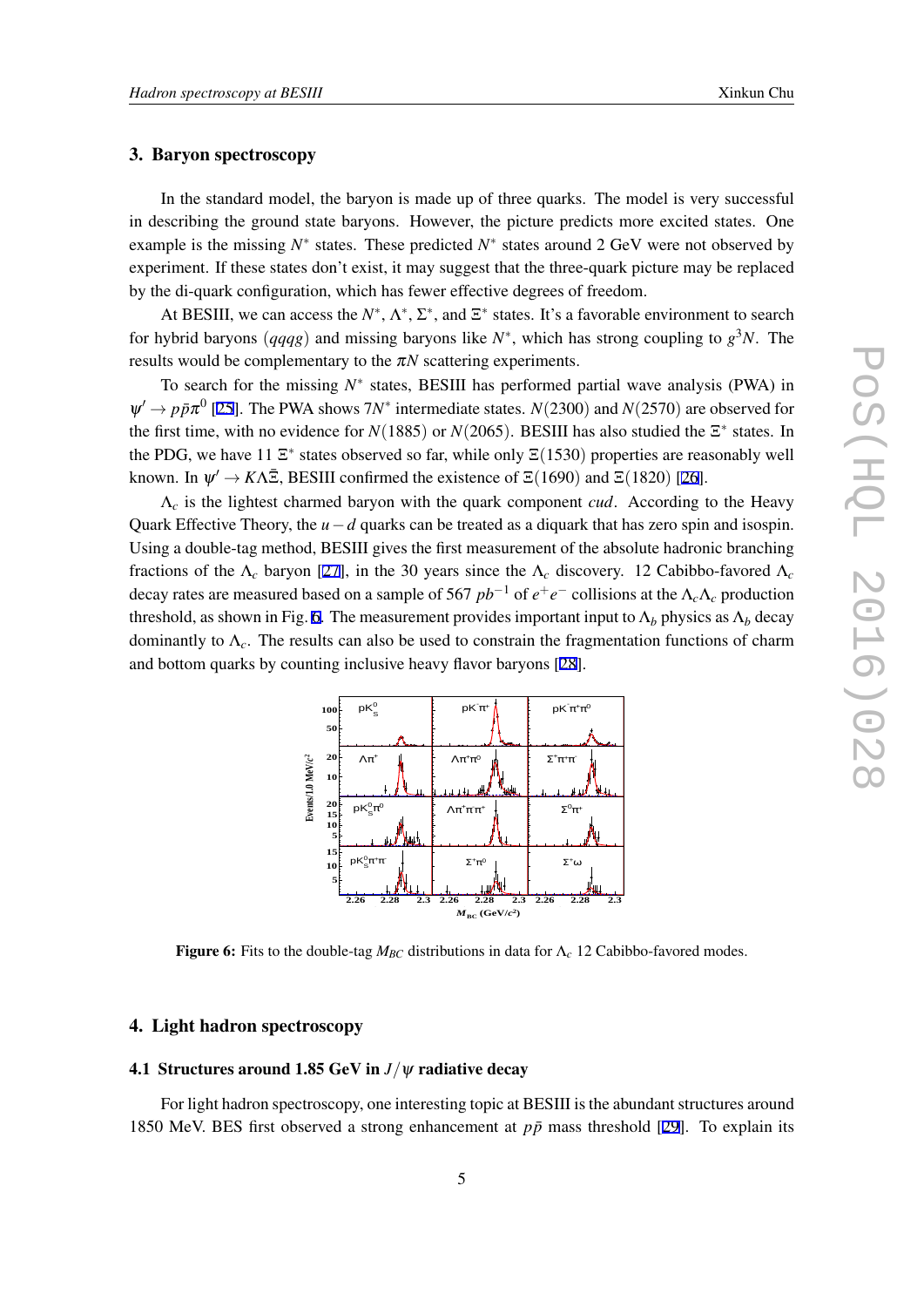nature, we search for the possible decay channels of a hypothesized  $p\bar{p}$  bound state. Several resonances, denoted as *X*(1810), *X*(1835), *X*(1840), *X*(1870), with close masses are observed. These states could be interpreted as  $p\bar{p}$  bound states, second radial excitation of  $\eta$  or pseudoscalar glueball. Systematic PWA work in different channels is needed to confirm whether they could be the same state. The PWA in  $J/\psi \rightarrow \gamma K_s K_s \eta$  shows the  $X(1835)$  to be a 0<sup>-+</sup> state [[30\]](#page-8-0). And a recent analysis observes a significant abrupt change in the slope of  $\eta/\pi^+\pi^-$  invariant mass spectrum at  $p\bar{p}$ mass threshold, in the channel  $J/\psi \to \gamma \eta' \pi^+ \pi^-$  where *X*(1835) was first observed. Two models describing the  $\eta' \pi^+ \pi^-$  line shape both support that existence of a  $p\bar{p}$  molecule-like or bound state with significance greater than  $7\sigma$  [\[31](#page-8-0)].

#### 4.2 Glueball candidates

Lattice QCD has given limits on the masses of the glueball candidates with different spinparity. Glueballs are expected to be copiously produced in  $J/\psi$  radiative decays. However, in experiment, the mixing with nearby states makes it hard to be determined. BESIII is performing systematic PWA in a list of glueball-favored channels, including  $J/\psi \to \gamma \eta \eta$  [[32](#page-8-0)],  $\gamma \pi^0 \pi^0$  [[33](#page-8-0)], γϕ ϕ [[34](#page-8-0)], <sup>γ</sup>*KsK<sup>s</sup>* , γηη *′* , γη *′*η *′* , ϕ*X*, <sup>ω</sup>*X* etc.

#### 4.3 η*/*η *′* physics

BESIII also has rich physics in η*/*η *′* , which are produced through *J/*ψ radiative decay. Much lower background are expected at BESIII, compared with fixed target experiments. The studies on η*/*η *′* decays can test or constrain theoretical models like the Chiral Perturbation Theory and Vector Meson Dominance Model. They can also be used to search for new physics, like CP violation or a light invisible particle, beyond the standard model.

A recent analysis at BESIII that deals with the lepton pairs, i.e., the first observation of EM Dalitz decay  $\eta' \to \gamma e^+e^-$  [\[35](#page-8-0)]. The spatial profile of the meson, described by the transition form factor (TFF), is extracted by comparing the measured invariant mass spectrum of the lepton pair with the QED calculation which assumes that the meson is a point-like particle, as shown in Fig. [7](#page-7-0). The slope of the TFF corresponds to (1*.*60*±*0*.*17(*stat.*)*±*0*.*08(*sys.*)) GeV*−*<sup>2</sup> , which agrees within errors with the VMD model predictions. The result matches the best result in space-like region and would be useful input for the Hadronic light-by-light (HLbL) scattering contribution to  $a<sub>u</sub> =$  $(g_{\mu} - 2)/2$ .

#### 5. Summary

To summarize, BESIII has collected large data samples in *e* +*e −* collisions at 2-4.6 GeV. It has achieved interesting and fruitful results on the hadron spectroscopy. For the study of charmoniumlike states, abundant XYZ states, especially the isospin triplet *Zc*(3900), *Zc*(3885), *Zc*(4020), *Zc*(4025) have been observed. For the study of baryon spectrum, BESIII has searched for the missing excited  $N^*$  and  $\Xi^*$  states and also studied the baryon decay dynamics like the  $\Lambda_C$ . For the study of light hadron spectroscopy, BESIII has focused on the  $p\bar{p}$  mass threshold enhancement, glueball candidates, and light hadron rare decays. BESIII will continue to run for 6-8 years. With larger data samples, more exciting results are expected to be coming out soon.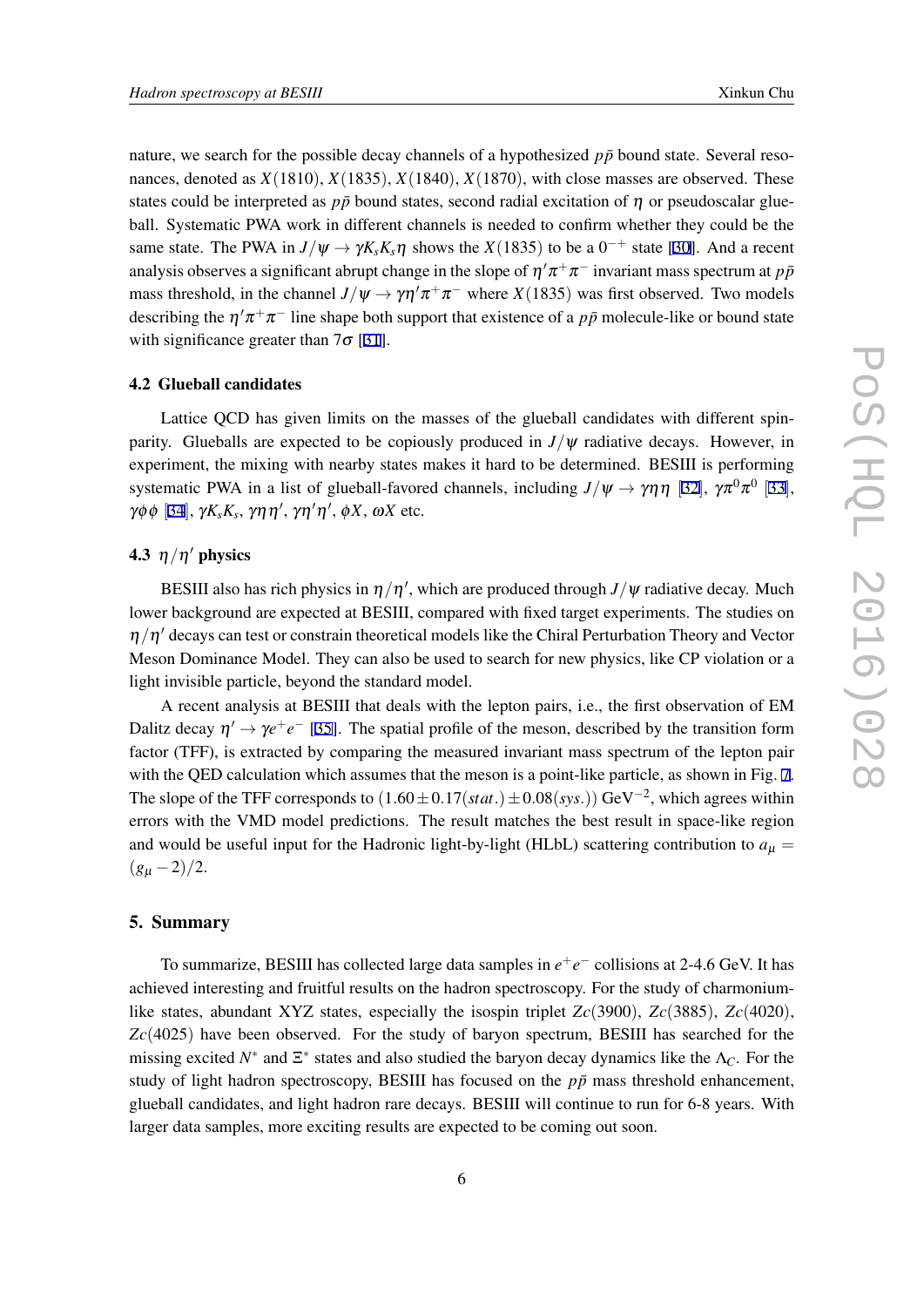PoS(HQL 2016)028

POS(EQL 2016)028

<span id="page-7-0"></span>

**Figure 7:** Invariant  $\gamma e^+e^-$  mass distribution with clear signal of  $\eta'$  (left). The square of TFF, fitted with single-pole parametrization(right).

# References

- [1] M. Ablikim et al. (BESIII Collaboration), Nucl. Instrum. Meth. A **614**, 345 (2010).
- [2] S. K. Choi *et al.* (Belle Collaboration), Phys. Rev. Lett. 91, 262001 (2003).
- [3] M. Ablikim *et al.* (BESIII Collaboration), Phys. Rev. Lett. **112**, 092001 (2014).
- [4] E. J. Eichten, K. Lane, and C. Quigg, Phys. Rev. Lett. 89, 162002 (2002); P. Cho and M. B. Wise, Phys. Rev. D 51, 3352 (1995).
- [5] V. Bhardwaj *et al.* (Belle Collaboration), Phys. Rev. Lett. **111**, 032001 (2013).
- [6] M. Ablikim *et al.* (BESIII Collaboration), Phys. Rev. Lett. **115**, 011803 (2015).
- [7] L. Y. Dai, M. Shi, G. Y. Tang, and H. Q. Zheng, Phys. Rev. D 92, 014020 (2015).
- [8] M. Ablikim *et al.* (BESIII Collaboration), Phys. Rev. Lett. 114, 092003 (2015).
- [9] B. Aubert et al. (BABAR Collaboration), Phys. Rev. Lett. 95, 142001 (2005).
- [10] R. Faccini, G. Filaci, A. L. Guerrieri, A. Pilloni, and A. D. Polosa, Phys. Rev. D 91, 117501 (2015).
- [11] L. He, D. Chen, X. Liu *et al.*, Eur. Phys. J. C 74, 3208 (2014).
- [12] M. Ablikim *et al.* (BESIII Collaboration), Phys. Rev. D **91**, 112005 (2015).
- [13] M. Ablikim *et al.* (BESIII Collaboration), arXiv:1605.03256.
- [14] X. L. Wang *et al.* (Belle Collaboration), Phys. Rev. D **87**, 051101 (2013).
- [15] M. Ablikim *et al.* (BESIII Collaboration), Phys. Rev. Lett. **110**, 252001 (2013).
- [16] Z. Q. Liu et al. (Belle Collaboration), Phys. Rev. Lett. **110**, 252002 (2013).
- [17] T. Xiao, S. Dobbs, A. Tomaradze, Kamal K. Seth, Phys. Lett. B **727**, 366 (2013).
- [18] M. Ablikim *et al.* (BESIII Collaboration), Phys. Rev. Lett. **115**, 112003 (2015).
- [19] M. Ablikim *et al.* (BESIII Collaboration), Phys. Rev. Lett. **112**, 022001 (2014).
- [20] M. Ablikim *et al.* (BESIII Collaboration), Phys. Rev. Lett. **115**, 222002 (2015).
- [21] M. Ablikim *et al.* (BESIII Collaboration), Phys. Rev. Lett. 111, 242001 (2013).
- [22] M. Ablikim *et al.* (BESIII Collaboration), Phys. Rev. Lett. **113**, 212002 (2014).

7